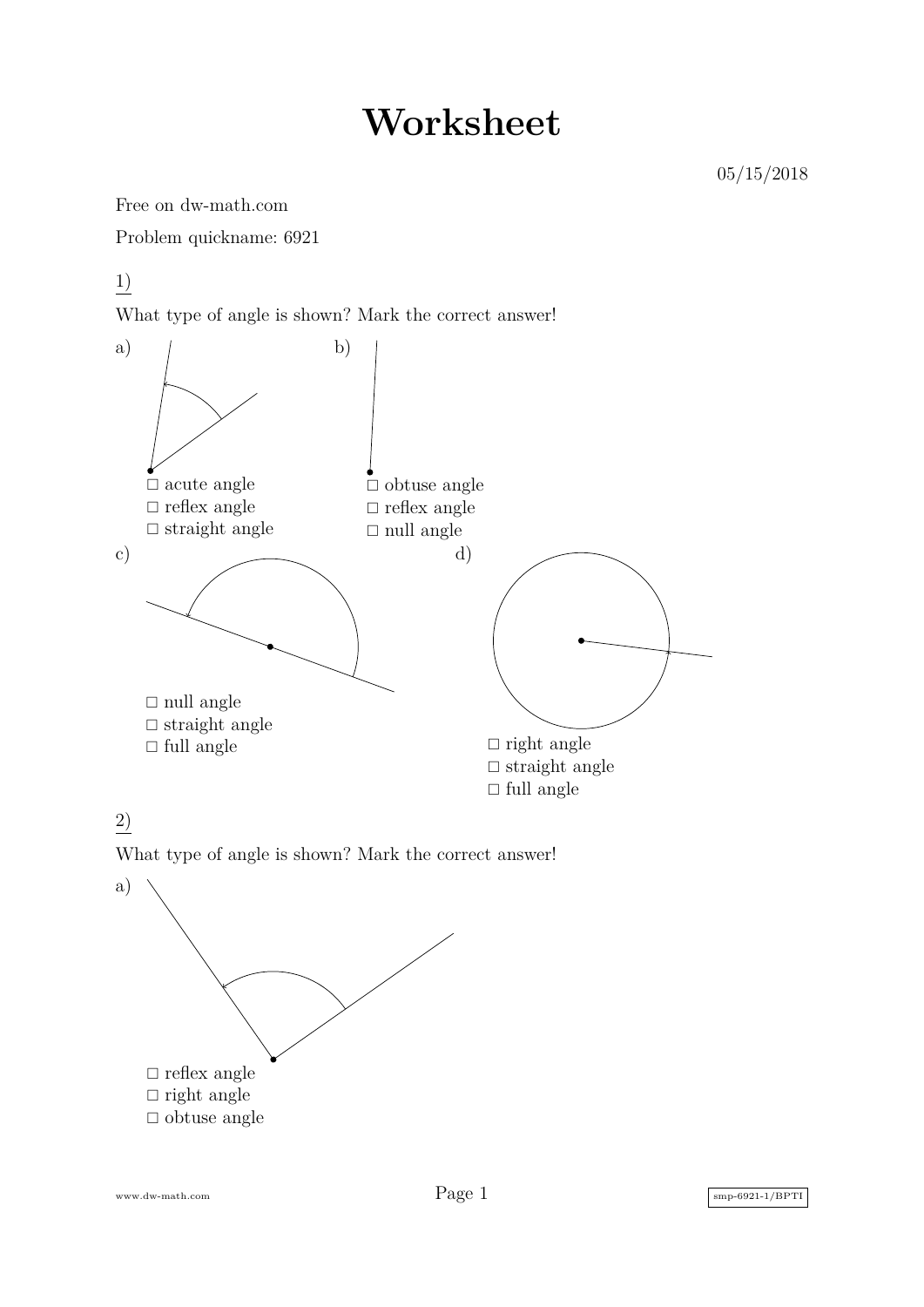

www.dw-math.com  $Page\ 2$  smp-6921-1/BPTI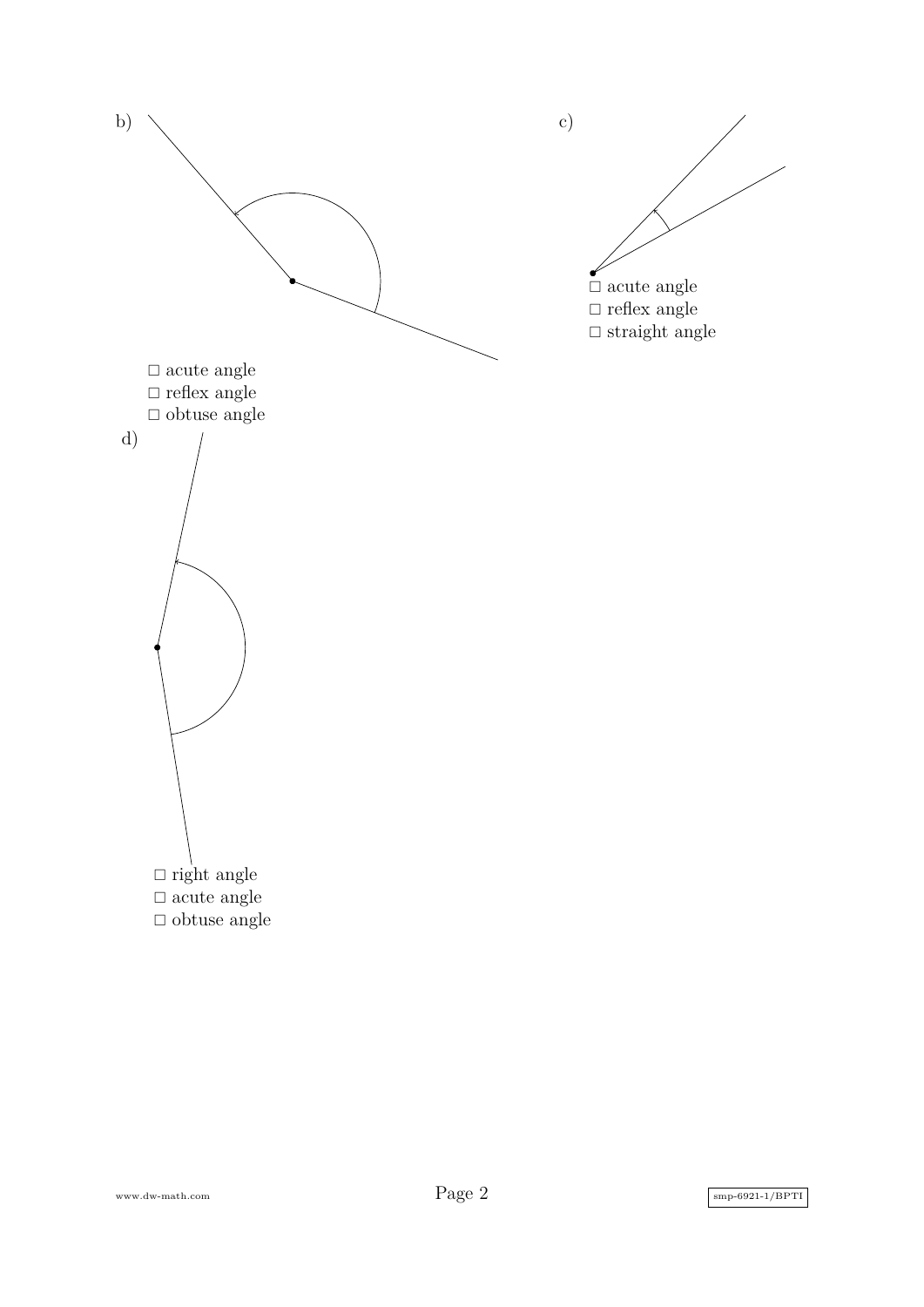What type of angle is shown? Mark the correct answer!

3)



www.dw-math.com  $Page\ 3$  smp-6921-1/BPTI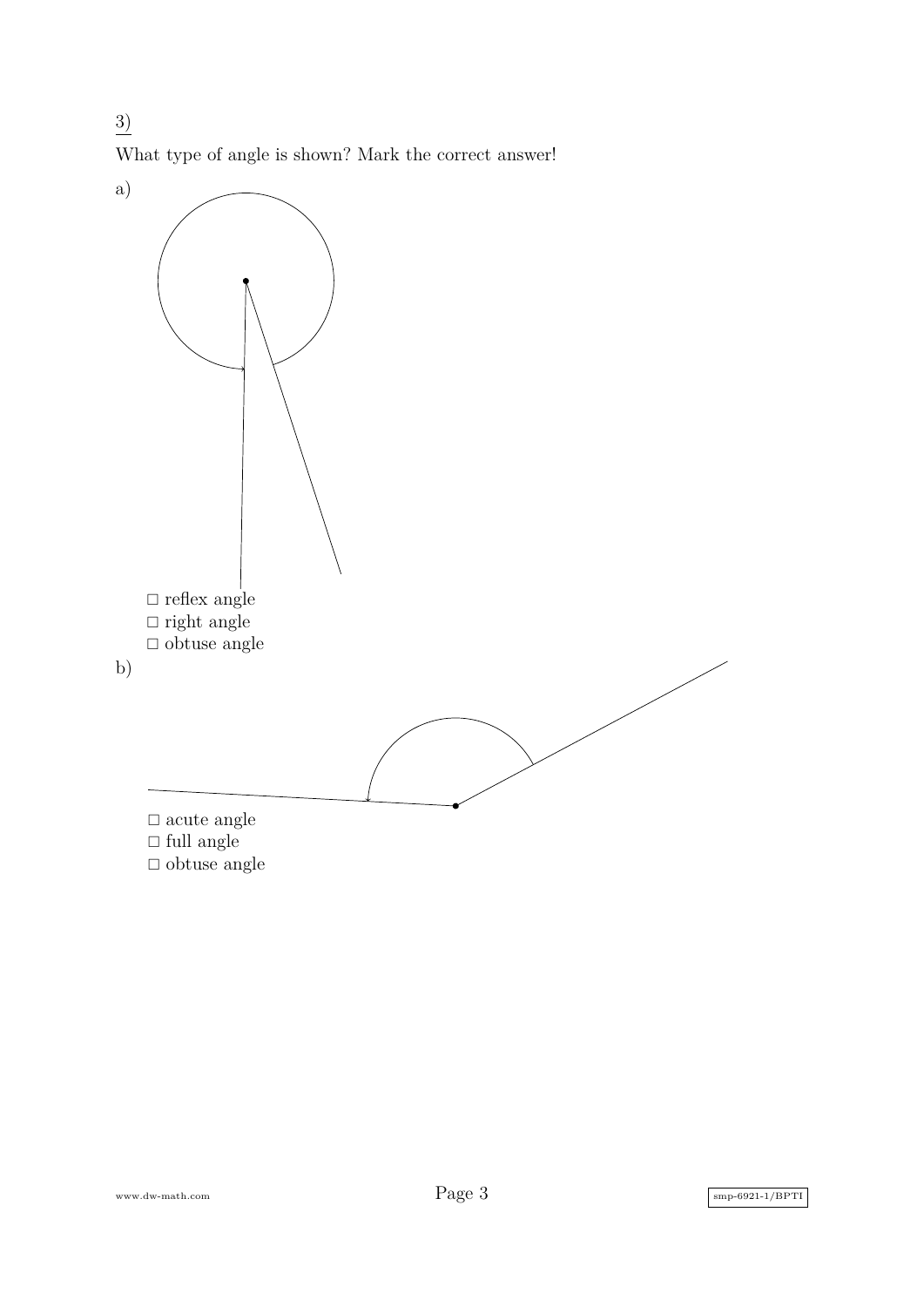4) What type of angle is shown? Mark the correct answer!



www.dw-math.com  $Page\ 4$  smp-6921-1/BPTI